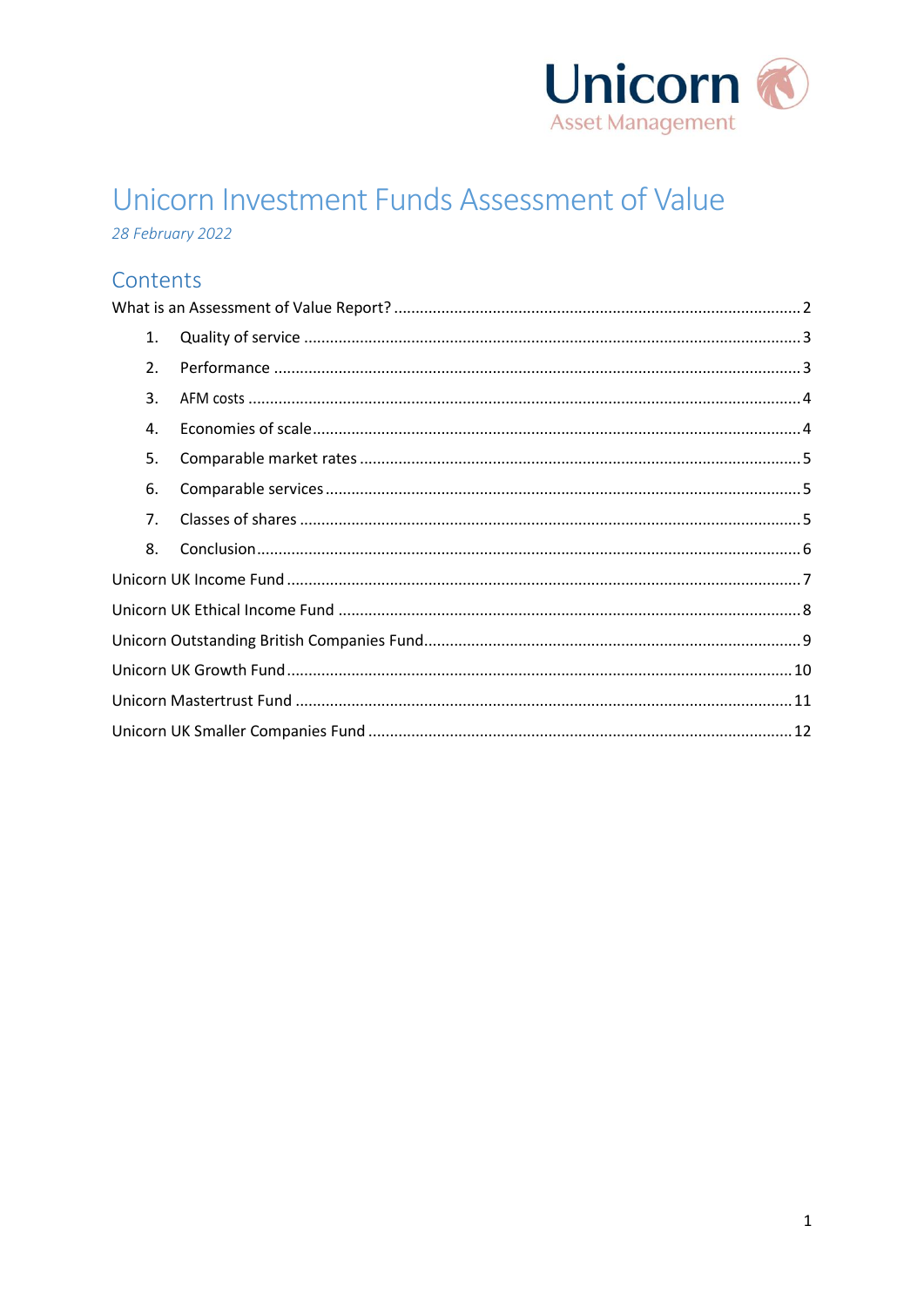

# What is an Assessment of Value Report?

The Financial Conduct Authority (FCA) requires Authorised Fund Managers (AFMs)at least annually, to conduct an assessment of value for each of the funds under its management and to take appropriate action if it determines that any are not providing good value.

The FCA have set out seven key criteria which must be considered in addressing the assessment of value:

#### *Quality of Service*

The range and quality of services provided to shareholders

#### *Performance*

The performance of the scheme, after deduction of all payments out of scheme property as set out in the Prospectus.

Performance should be considered over an appropriate timescale, having regard to the scheme's Investment objectives, policy and strategy.

#### *AFM Costs - General*

In relation to each charge, the cost of providing the service to which the charge relates, and when money is paid directly to [associates](https://www.handbook.fca.org.uk/handbook/glossary/G76.html) or external parties, the cost is the amount paid to that [person.](https://www.handbook.fca.org.uk/handbook/glossary/G869.html)

# *Economies of Scale*

Whether the AFM is able to achieve savings and benefits from economies of scale, relating to the direct and indirect costs of managing the scheme property and taking into account the value of the scheme property and whether it has grown or contracted in size as a result of the sale and redemption of units

#### *Comparable Market Rates*

In relation to each service, the market rate for any comparable service provided:

#### by the AFM; or

to the AFM or on its behalf including by a person to which any aspect of the scheme's management has been delegated.

#### *Comparable Services*

In relation to each separate charge, the AFM's charges and those of its associates for comparable services provided to clients, including for institutional mandates of a comparable size and having similar investment objectives and policies;

#### *Classes of Shares*

Whether it is appropriate for shareholders to hold units in classes subject to higher charges than those applying to other classes of the same scheme with substantially similar rights.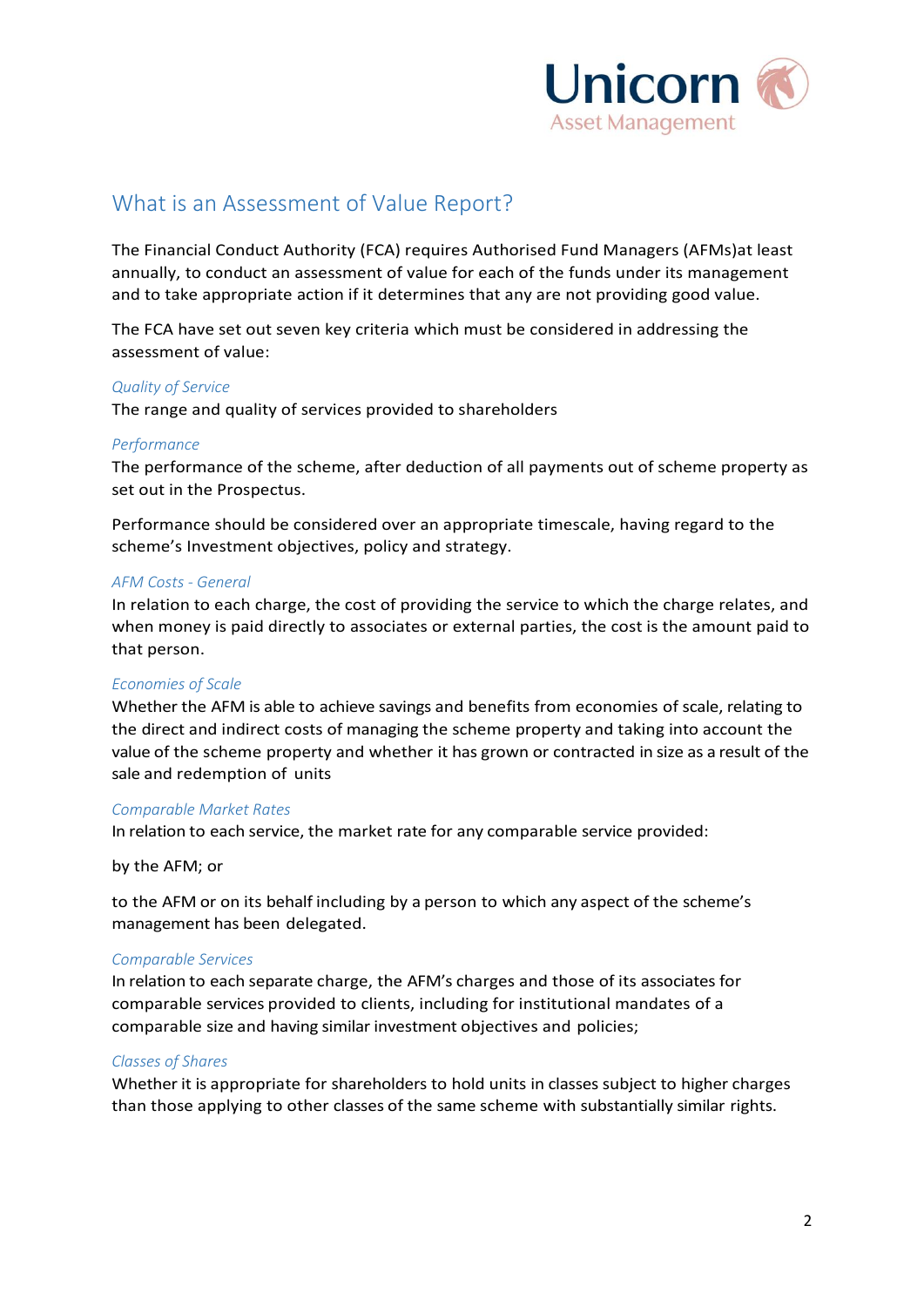

# *1. Quality of Service*

<span id="page-2-0"></span>The Board assessed the services provided to shareholders by the funds, both directly by Unicorn or indirectly through third parties.

The Board reviewed the qualifications, ability and experience of the fund managers and their supporting staff. It noted that the fund management team had been provided with appropriate tools to enable detailed and meaningful analysis of fund characteristics, performance and risk. It also noted that the risk and compliance function also had access to a number of tools enabling it to monitor risk and performance.

The Board is responsible for the appointment of the Auditor, Grant Thornton. The appointment is reviewed annually.

The Board reviewed the services provided to shareholders by the custodian and the depositary

- The Depositary, HSBC, is responsible for the safekeeping of the assets of the Fund, for the monitoring of cash flows, and for the appointment and oversight of the Custodian which is responsible for the safekeeping of the assets of the fund in physical or electronic form in the markets in which the fund invests. The Custodian is also responsible for the collection of income and dividends on behalf of the Fund, the processing of corporate actions and the reclaim of tax under any applicable double taxation treaties.
- The services of the Depositary and Custodian are subject to a defined Service Level Agreement and Key Performance Indicators which are used by the Board to assess the quality and performance of the Depositary and Custodian.

Whilst not charged directly to shareholders, the Board also considered the quality of services provided on its behalf by the fund administrator. The services of the fund administrator are subject to a detailed service level agreement, with key performance indicators, which is regularly reviewed. The quality and performance of the fund administrator was assessed as good.

The Board have concluded the overall range and quality of services to shareholders is good.

# *2. Performance*

<span id="page-2-1"></span>The Board assessed whether each fund was managed in line with its investment objectives, policies and strategies, as well as its adherence to any investment restrictions. Its performance was measured against other funds included in its Investment Association Sector over five years; the recommended minimum holding period for investors in the funds.

The assessments also took account of other factors, including general market conditions, and the cash flows into and out of the fund. For each fund, the Board measured the performance of the most widely held shares available to retail investors, whether directly or through a platform.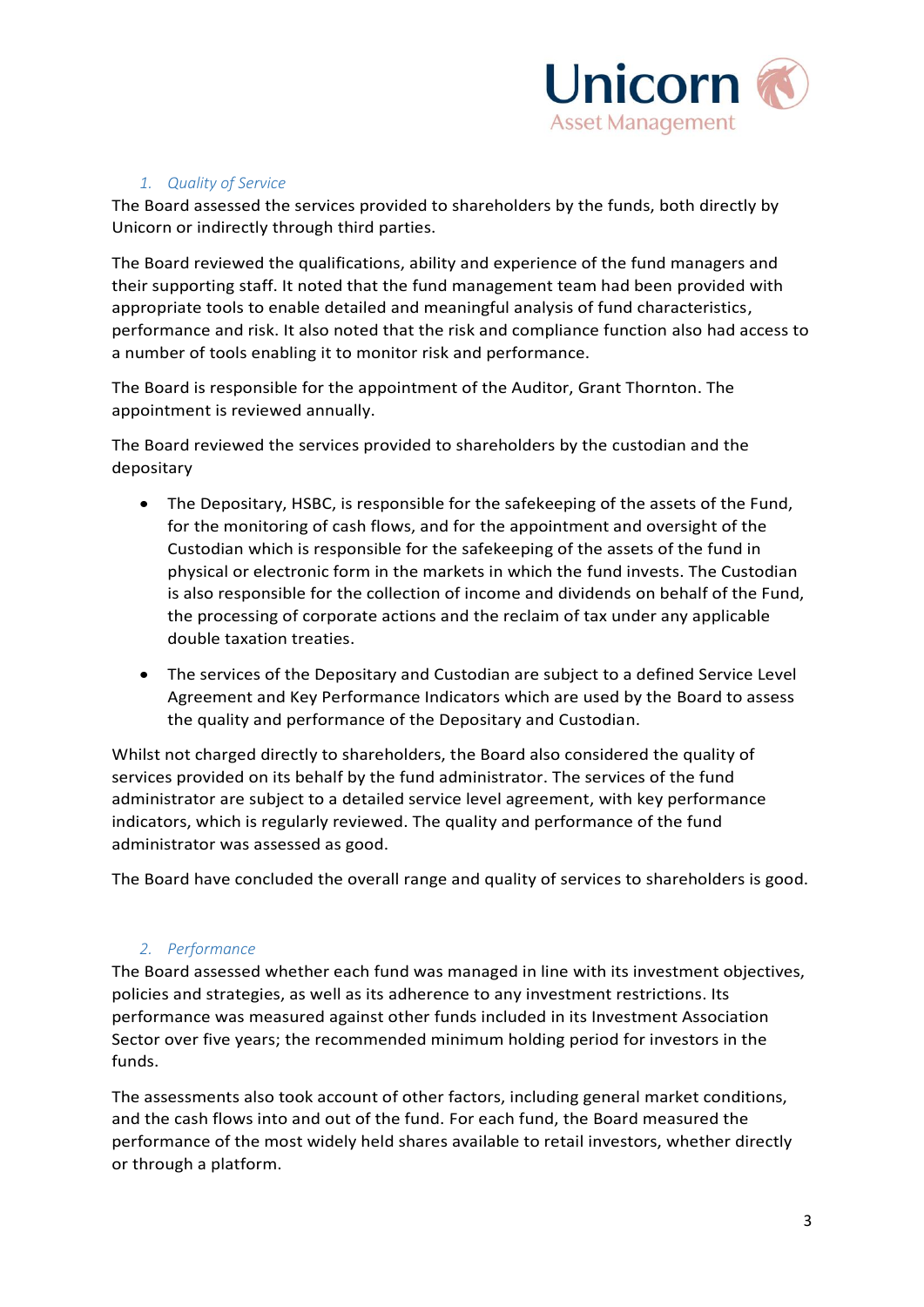

The Board reviewed the records of regular portfolio review meetings and discussed performance, attribution analysis and portfolio management with the fund managers. In addition the risk officer, director of operations and compliance officer regularly challenge the fund managers about the reasons for any underperformance or outperformance at monthly Portfolio Review Committee meetings. The Board found that the funds were managed effectively, in line with their investment objectives and policies, and that they were considered to be meeting their overall performance objectives over the appropriate timescale.

However, the Board observed that, during the year, the firm had implemented plans designed to rectify the relative underperformance of the Outstanding British Companies Fund, which had underperformed during the COVID-19 pandemic. Among other measures, a joint manager was appointed to the fund in order to directly increase the resources devoted to managing the fund and to widen the authority for investment decision-making. Overall, the Board is satisfied that the firm has adequate controls in place to tackle challenges to fund performance as they arise, as demonstrated by the actions taken and reported to the Board during the year.

#### *3. AFM Costs*

<span id="page-3-0"></span>The Board assessed all costs included within the ongoing charges figure. It noted that the most significant element for each fund was the annual management charge, which is a fixed percentage of the value of the fund, charged on a daily basis. The next most significant cost was the depositary's fee, which is also charged as a fixed percentage. Other costs, including audit fees, printing costs were reviewed and considered reasonable. They were also generally of a small amount and formed a small proportion of the ongoing charges. The Board noted that the firm bore the administration and research costs of the funds providing significant savings to the shareholders.

The Board believe that the costs incurred by the funds are reasonable, justifiable and compare favourably to the costs of the actively managed peer group.

# *4. Economies of Scale*

<span id="page-3-1"></span>The Board reviewed each strategy to determine if there was evidence that existing or potential economies of scale were not being passed on to shareholders, taking into account the size of the funds and whether they were growing or contracting.

The Board noted that costs incurred by the funds were largely based on the net asset value of the fund and that the overall rate of charging did not change, to a significant degree, as a result of a change in the size of the fund. It was further noted as positive that the total expense ratio for the Unicorn UK Ethical Income fund had been capped at a level equal to that of the Unicorn UK Income fund, with any excess borne by the AFM.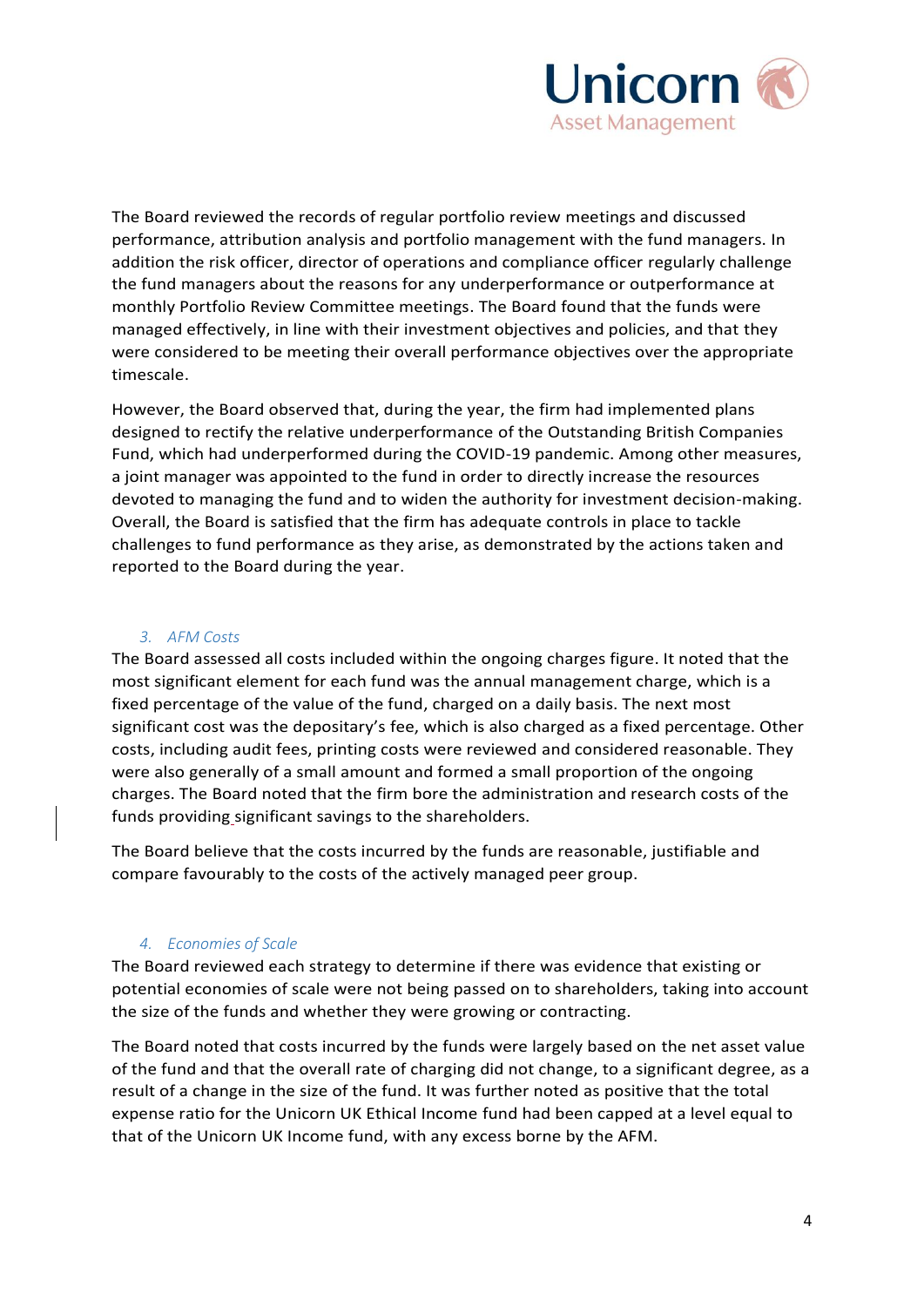

The Board did not identify any economies of scale, which were not being passed on to shareholders, but will continue to monitor the funds.

# <span id="page-4-0"></span>*5. Comparable Market Rates*

Costs charged to Unicorn funds include, the AFM's annual management charge, the auditor's fees, the depositary and custody fees.

A comparison of these costs relative to similar funds available in the market was conducted.

The annual management charges were compared to other active funds with a similar risk profile. The Board considered that the charge for the institutional shares classes, which are available to private investors through platforms, were in line with those levied on other funds with similar profiles.

The Depositary and Custody fees are regularly reviewed by the ACD against comparable market rates for a professional Depositary for hire providing comparable services, taking into account the complexity and risk profile of the Funds.

The Depositary and Custody fees are clearly set out in the scheme documentation and are tiered based on the overall value of the Fund to reflect economies of scale. All investors in the Fund share equally in these economies of scale across all classes of units.

The audit fees are reviewed annually by the ACD against comparable market rates for a professional fund auditor providing comparable services, taking into account the complexity and risk profile of the Funds.

The administration fees, including fund accounting, transfer agency and registrars' fees, charged by the Fund Administrator are borne by Unicorn and not recharged to the funds.

The research costs incurred by the firm are also borne by Unicorn and not recharged to the funds.

Overall, the Board concluded that the costs of the funds were reasonable and justified.

# *6. Comparable Services*

<span id="page-4-1"></span>The Board observed that the firm did not, currently, provide similar services to clients against which to compare quality and cost of services.

# *7. Classes of Shares*

<span id="page-4-2"></span>The Board reviewed the charging structure for the share classes.

The Board noted that the annual management charge levied on the retail and overseas share classes was higher than for the institutional share classes. The majority of shareholders of the retail share classes were either invested through a platform with a rebate bringing the effective cost to the same level as for the cheaper institutional class or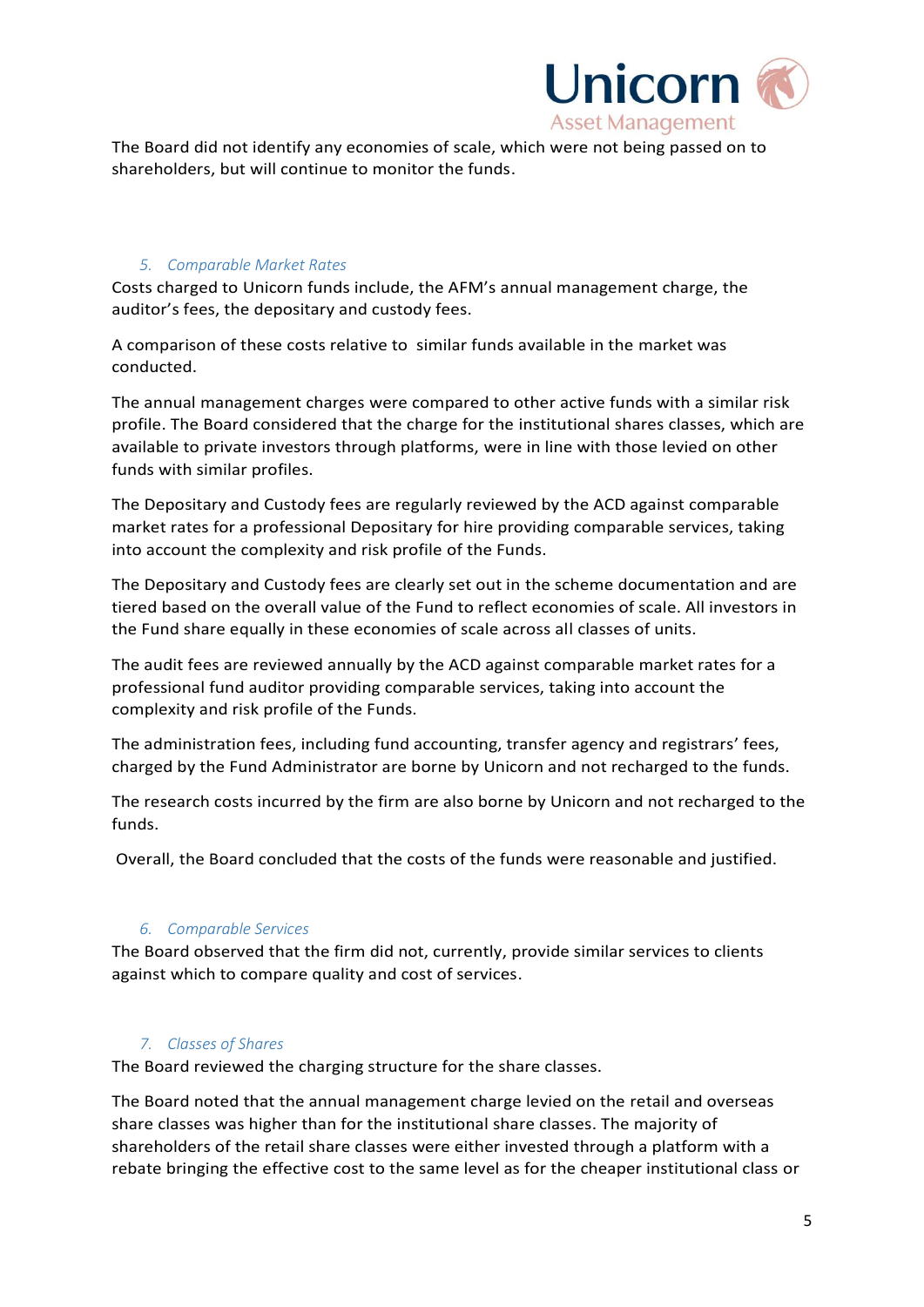

had received historical financial advice and were facilitating rebates to their financial advisors.

The remainder were smaller shareholders whose paper based holdings generated a greater administrative burden on the firm. It concluded that the higher charges were reasonable given that investors were free to sell and reinvest through a platform.

#### *8. Conclusion*

<span id="page-5-0"></span>The Board considered all factors it believed to be relevant, including the nature, extent and quality of the services provided to the funds and investors, the investment performance of the funds, how competitive the funds are when compared with similar funds, the total costs of the services provided by us, the profits we make from the funds, and the extent of economies of scale, if any exist, and whether they are shared with investors.

The conclusion of the value assessment is the majority of funds have delivered value. Where fund performance or costs have not met our targeted ranges action has been taken.

The Board approved the findings in this report, which consider the costs of the funds are justified when considered against the overall value the funds offer to investors.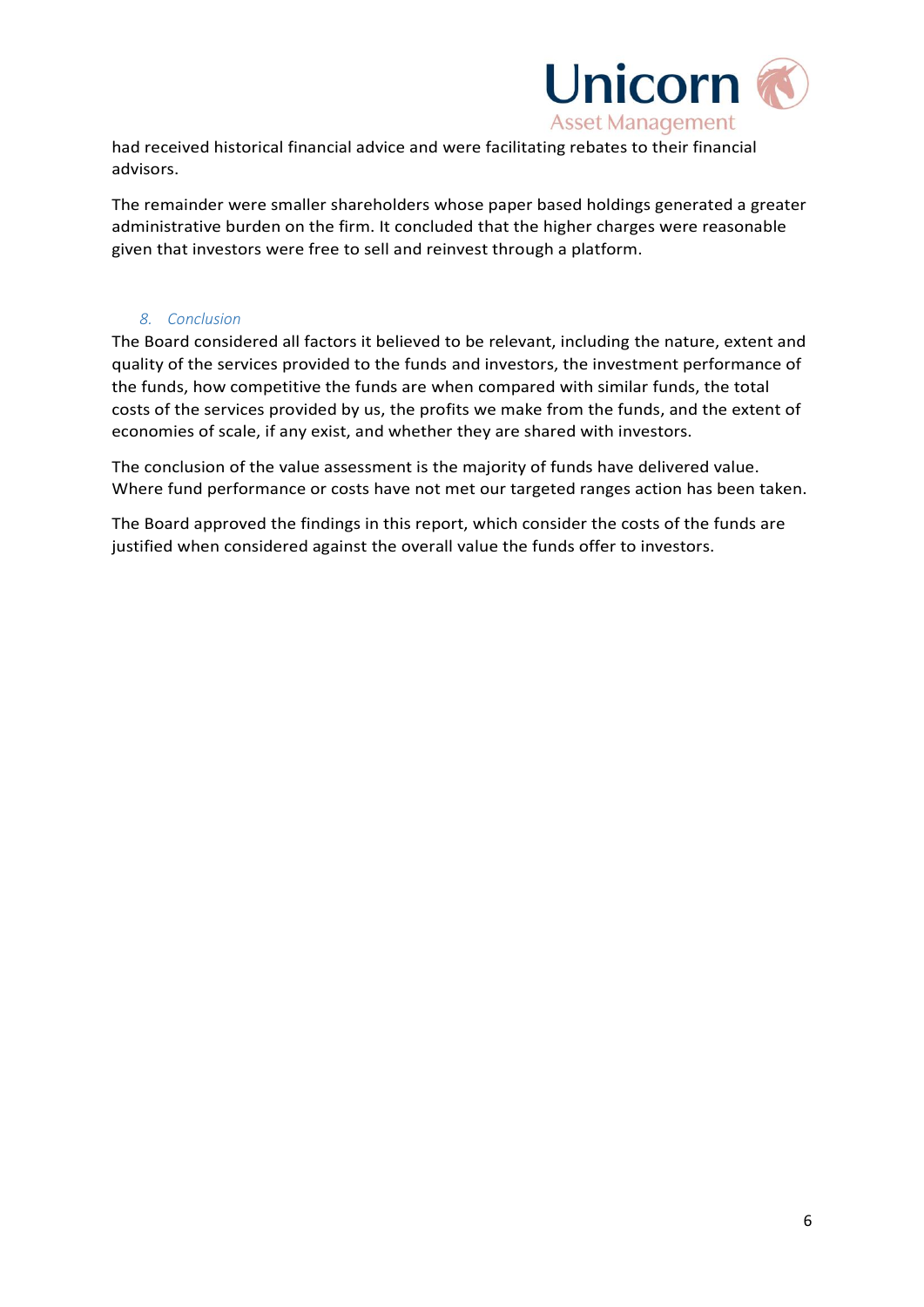

## Unicorn UK Income Fund

<span id="page-6-0"></span>The objective of the fund is to provide an income by investing in UK Companies. The recommended minimum period for investing in the fund is five years. The Fund may also invest in smaller companies including AIM companies which can carry greater risk than is typically associated with large capitalisation companies.

| Performance                | Total return - 5  | OCF   | Yield |
|----------------------------|-------------------|-------|-------|
|                            | years to 31/12/21 | $-$ % | $-$ % |
| Unicorn UK Income Fund     | 36.8              | 0.81  | 3.6   |
| IA UK Equity Income Sector | 26.4              | 0.82  | 3.5   |

#### *Conclusion*

The performance of the fund was found to have exceeded the average of the Investment Association Sector (IA UK Equity Income) over the long term. It is placed in the top quartile of the sector over five years.

The ongoing charges were found to be lower than for the median fund in the sector.

The fund has provided an income to shareholders meeting its stated objective.

#### *Actions Taken as a Consequence*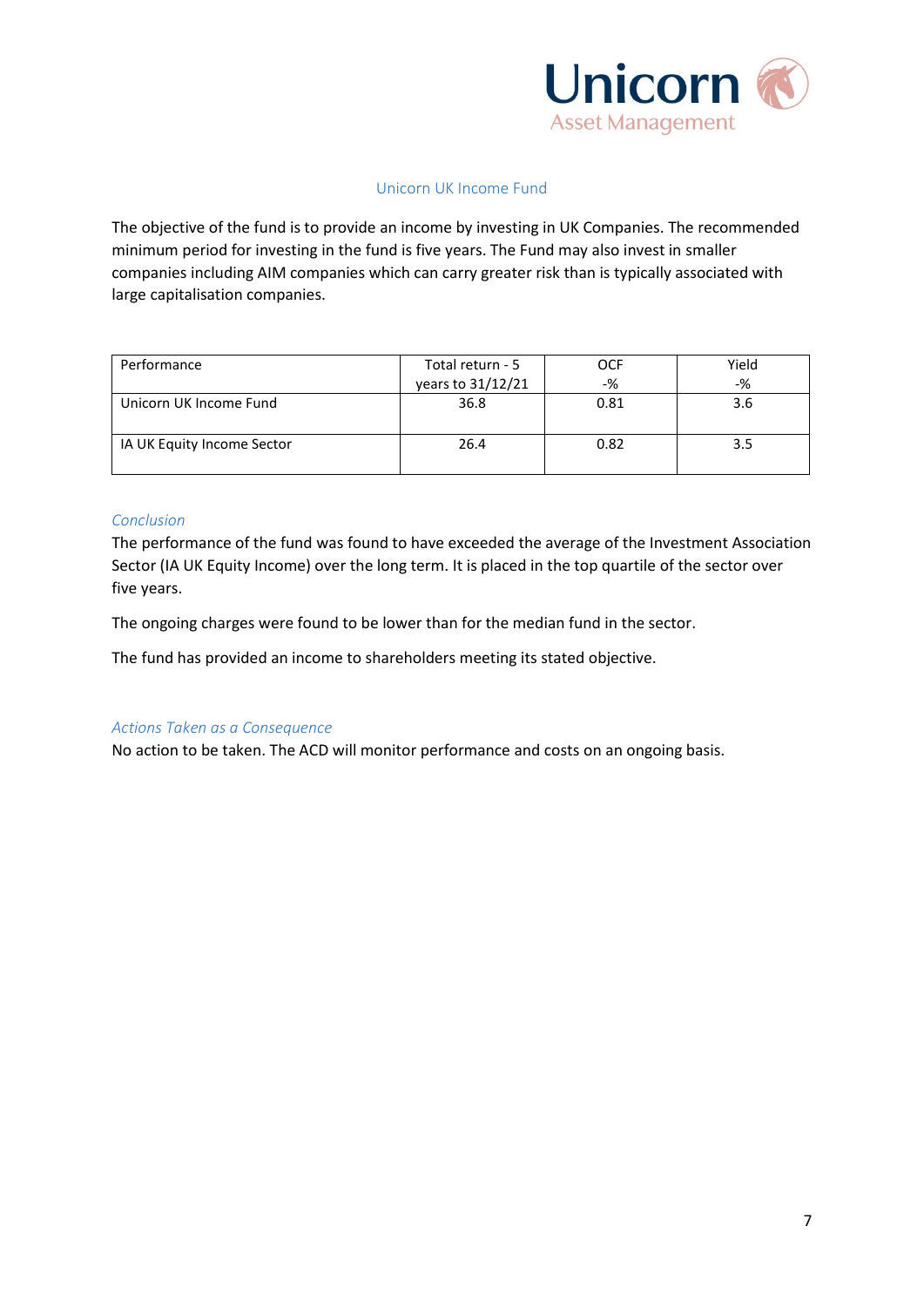

## Unicorn UK Ethical Income Fund

<span id="page-7-0"></span>The objective of the fund is to provide an income by investing in UK Companies. The recommended minimum period for investing in the fund is five years. The Fund may also invest in smaller companies including AIM companies which can carry greater risk than is typically associated with large capitalisation companies.

|                                | Total return - 5 years to<br>OCF |        | Yield |  |
|--------------------------------|----------------------------------|--------|-------|--|
|                                | $31/12/21 - %$                   | $-9/0$ |       |  |
| Unicorn UK Ethical Income Fund | 31.1                             | 0.81   | 37    |  |
| IA UK Equity Income Sector     | 26.4                             | 0.82   | 3.5   |  |

#### *Conclusion*

The performance of the fund was found to have exceeded the average of the Investment Association (IA UK Equity Income Sector) over the long term. It is placed in the second quartile of funds in the sector, over five years.

The ongoing charges were found to be lower than for the median fund in the sector.

The fund has provided an income to shareholders meeting its stated objective.

#### *Actions Taken as a Consequence*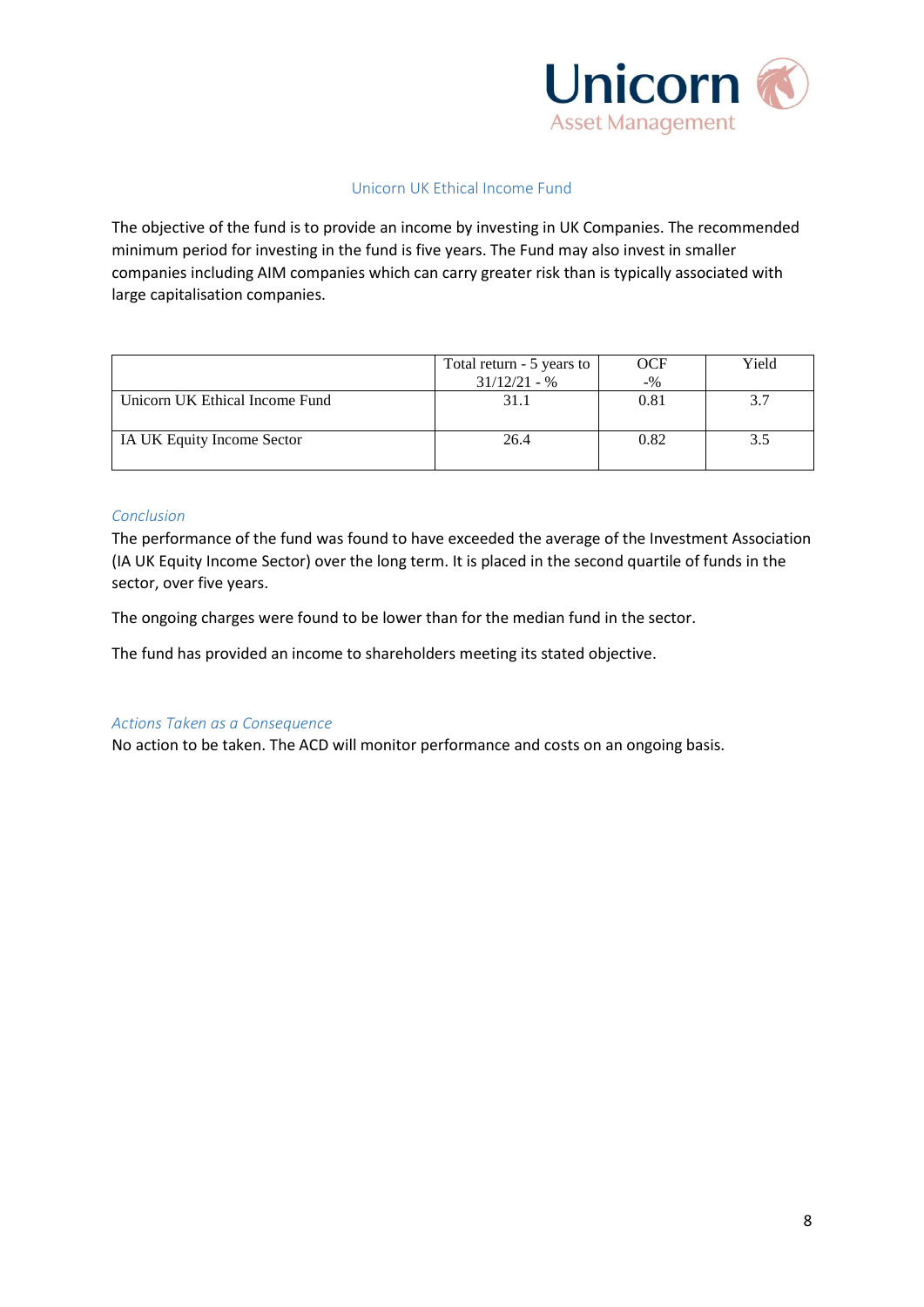

#### Unicorn Outstanding British Companies Fund

<span id="page-8-0"></span>The objective of the fund is to achieve long-term capital growth by investing in a portfolio of outstanding British companies by taking a long term view of not less than five years. At least 80% of the companies that the Fund invests into will be British companies. The Fund can also invest into companies that are not otherwise British companies but are listed on stock exchanges in the UK. The Fund may also invest in smaller companies, including companies quoted on AIM.

| Performance                                | Total return - 5 years to | OCF    |
|--------------------------------------------|---------------------------|--------|
|                                            | $31/12/21 - %$            | $-9/0$ |
| Unicorn Outstanding British Companies Fund | 24.5                      | 0.82   |
| IA UK All Companies Sector                 | 36.4                      | 0.82   |

#### *Conclusion*

The objective of delivering long term growth has been met, and the fund was found to have outperformed the peer group over the long term. However, the performance of the fund was found not to have matched the average of the Investment Association (IA UK All Companies Sector) over the most recent five year period.

The ongoing charges were found to be equal to the median of the sector.

# *Actions Taken as a Consequence*

Among other measures, a joint manager was appointed to the fund in order to directly increase the resources devoted to managing the fund and to widen the authority for investment decision-making.

The ACD will continue to monitor performance closely alongside costs.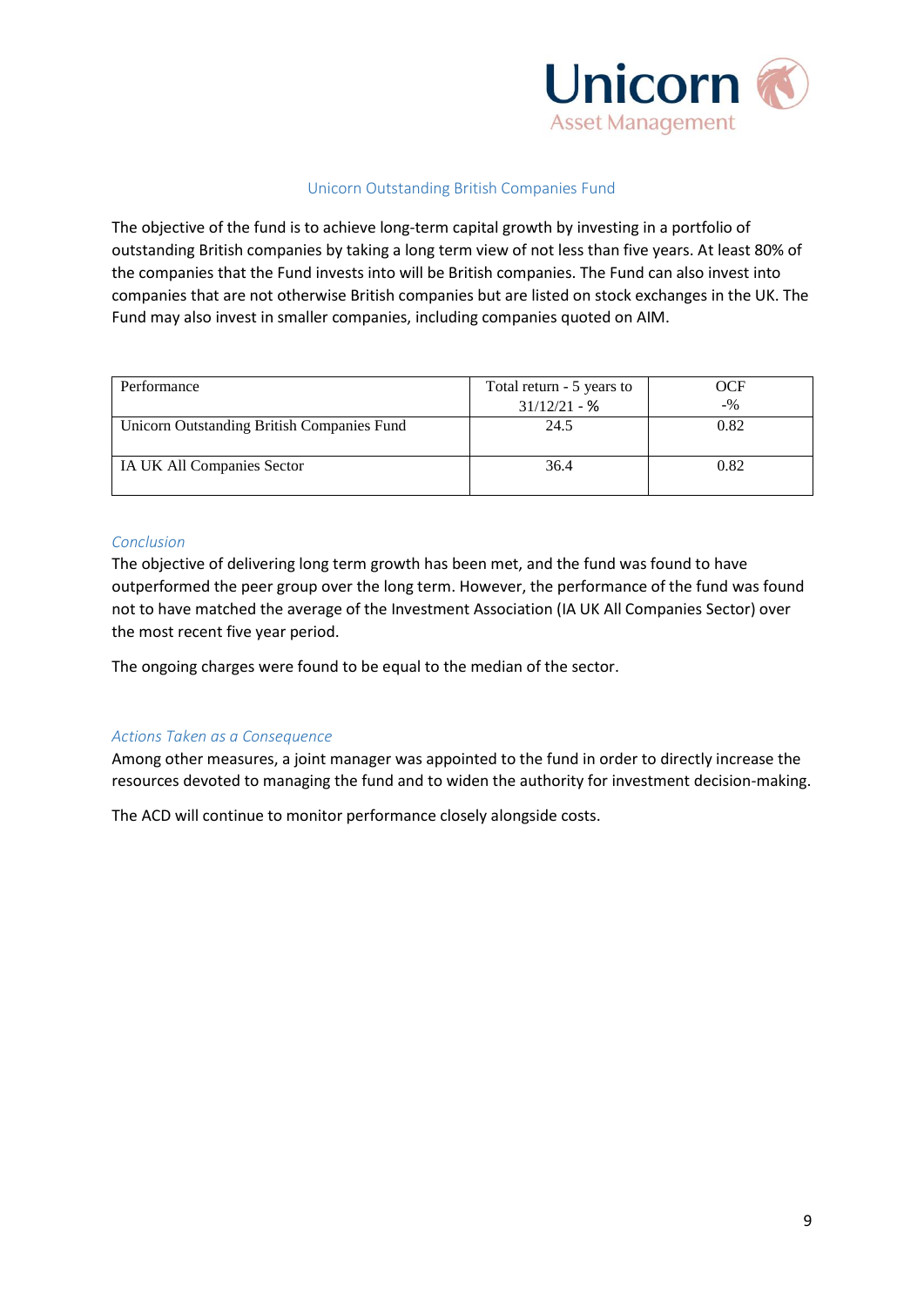

# Unicorn UK Growth Fund

<span id="page-9-0"></span>The objective of the fund to achieve long-term capital growth through investment in a portfolio of UK Companies. The recommended minimum period for investing in the fund is five years. The Fund may also invest in smaller companies including AIM companies, which can carry greater risk than is typically associated with large capitalisation companies.

|                            | Total return - 5 years to<br>$31/12/21 - %$ | <b>OCF</b><br>$-9/0$ |
|----------------------------|---------------------------------------------|----------------------|
| Unicorn UK Growth Fund     | 75.1                                        | 0.82                 |
| IA UK All Companies Sector | 36.4                                        | 0.82                 |

#### *Conclusion*

The performance of the fund was found to have exceed the average of the Investment Association (IA UK Equity Income Sector) over the long term. It is placed in the top quartile of funds in the sector over five years.

The ongoing charges were found to be in line with the median fund in the sector.

The fund has provided capital growth for shareholders meeting its stated objective.

#### *Actions Taken as a Consequence*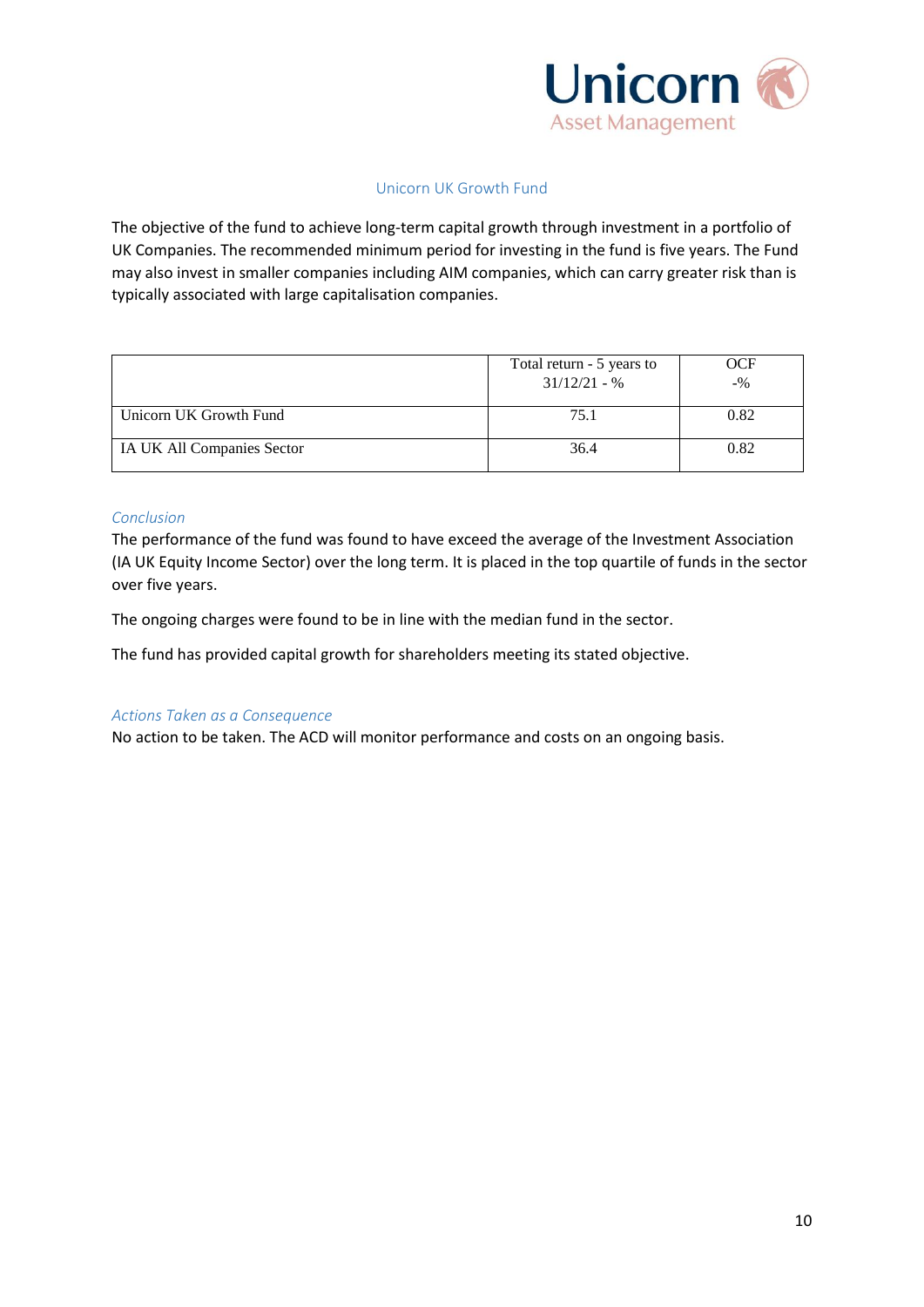

#### Unicorn Mastertrust Fund

<span id="page-10-0"></span>The objective of the fund is to achieve long term capital growth by primarily investing in a range of listed investment companies. The recommended minimum period for investing in the fund is five years.

|                               | Total return - 5 years to<br>$31/12/21 - %$ | <b>OCF</b><br>$-9/6$ |
|-------------------------------|---------------------------------------------|----------------------|
| Unicorn Mastertrust Fund      | 66.7                                        | 0.83                 |
| IA Flexible Investment Sector | 42.5                                        |                      |

#### *Conclusion*

The performance of the fund was found to have exceeded the average of the Investment Association Flexible Investment sector over the long term. It is placed in the top quartile of funds in the sector over five years.

The ongoing charges were found to be lower than for the median fund in the sector.

The fund has provided capital growth for shareholders meeting its stated objective.

#### *Actions Taken as a Consequence*